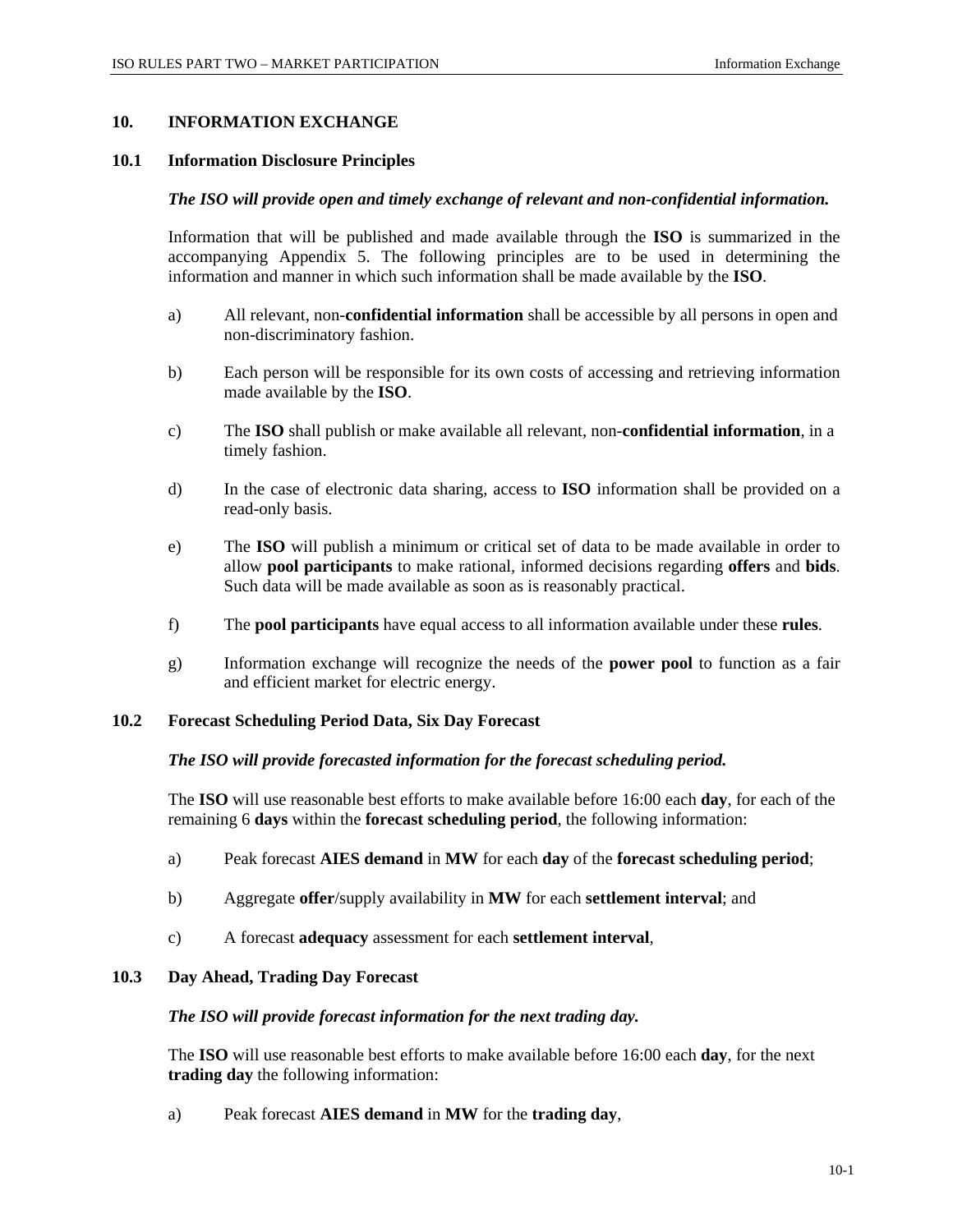- b) Aggregate **offer**/supply availability in **MW** for each **settlement interval**,
- c) A forecast **adequacy** assessment for each **settlement interval**, and
- d) Such other information as the **ISO** considers appropriate.

## **10.4 Next Two Settlement Intervals Forecast**

### *The ISO will provide a forecast system marginal price for the next two settlement intervals.*

The **ISO** will use reasonable efforts to make available during the preceding two **settlement intervals** for each **settlement interval** of the **trading day's** operation the **forecast dispatch price** in \$/**MWh**.

## **10.5 Settlement Interval Following**

*The ISO will provide the pool price and demand as soon as practicable after each settlement interval.* 

The **ISO** will make available during a **trading day**, as soon as practicable after each **settlement interval**, the following information for the applicable **settlement interval**:

- a) Pool price in \$/MWh,
- b) AIES demand in MW, and
- c) Such other information as the **ISO** considers appropriate.

### **10.6 Trading Day History**

# *Without disclosing the source of offers or bids, the ISO will provide a summary of each trading day's activities.*

As soon as practicable following the end of each **settlement interval**, the **ISO** will update and make available histories showing:

- a) **Pool price** in \$/**MWh** for each **settlement interval**.
- b) **AIES demand** in **MW** for each **settlement interval**.
- c) **Forecast pool prices** in \$/**MWh** for the same **trading day**.
- d) Regarding **power pool** supply, without disclosing the source of such **offers**, the following as contained in the **offers**:
	- i) **Operating block(s)** in **MW**;
	- ii) **Price block(s)** in \$/**MWh**.
- e) Regarding **power pool** purchases and without disclosing the source of such **bids** the following as contained in the **bids**: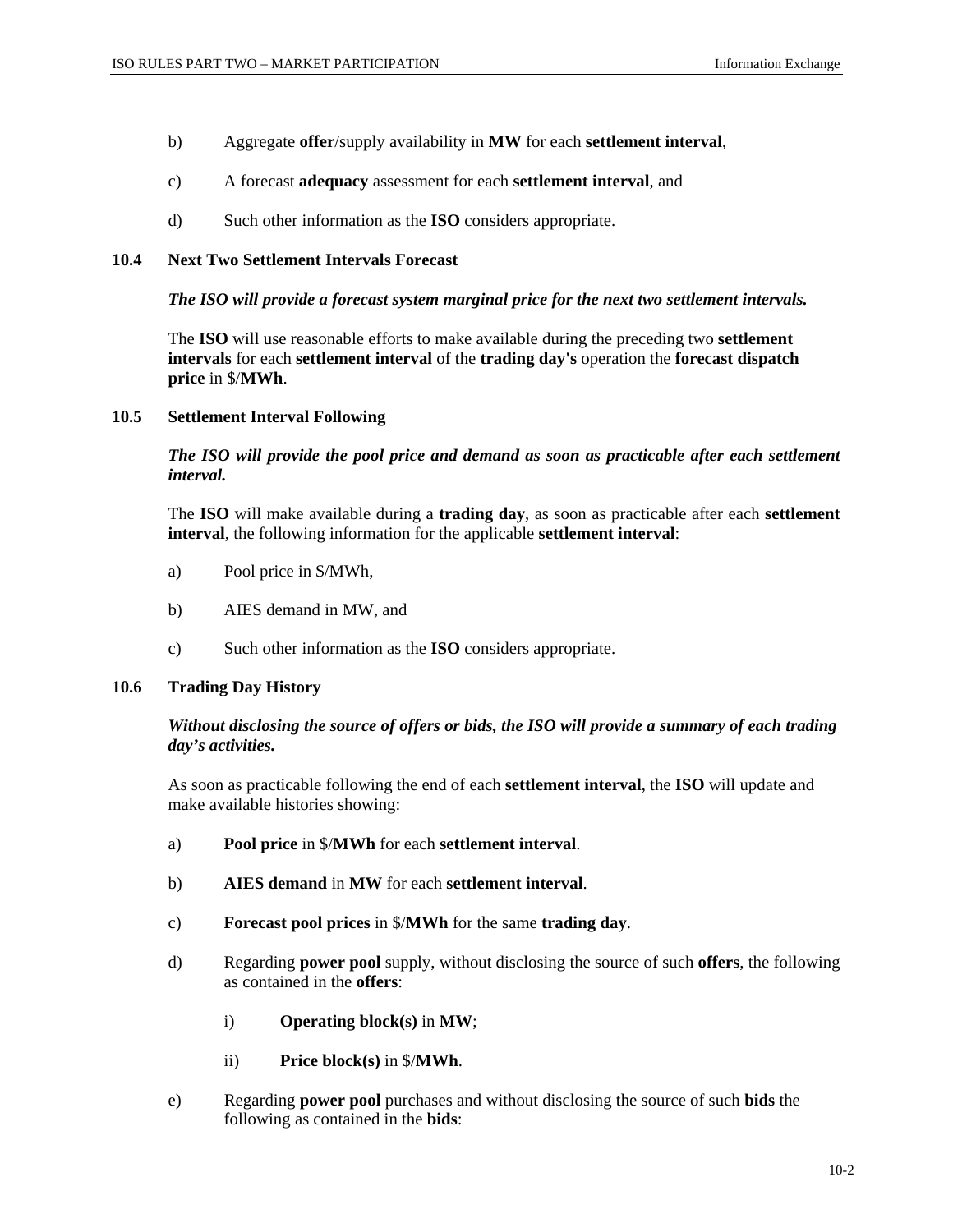- i) **Operating block(s)** in **MW**;
- ii) **Price block(s)** in \$/**MWh**.
- f) Summary of declared changes to **offer** and **bid** availability without disclosing the source of such declared changes.
- g) Summary of aggregated TMR dispatch quantities (MWh), aggregated DDS dispatches (MWh) and reference price by settlement interval.

## **10.7 ISO Records and Reports**

## *The ISO will provide a weekly report on power pool transactions.*

The **ISO** will publish each week a report or synopsis on the **power pool** transactions for the previous week, including a report on **AIES** incidents and operating conditions relevant to the operation of the **power pool**.

The **ISO** will maintain sufficient records to support audit and verification requirements of the **ISO** and to support as required any activities undertaken by the **Market Surveillance Administrator** pursuant to its mandate under the **AUC Act** and related regulations**.** 

## **10.8 Ancillary Services Information Provision**

### *The ISO provides information on ancillary services.*

The **ISO** will provide to **market participants** in a timely fashion, **AIES** information indicating the amount of **ancillary services** being provided, the providers of **ancillary services** and those **assets** supplying specific **ancillary services**. The specific information to be provided is prescribed in **software and procedures**.

# **10.9 Confidentiality**

10.9.1 Obligations

*The ISO and market participants will follow guidelines concerning confidential information.* 

A **market participant**, the **ISO** and members of the **ISO board** who receive **confidential information**:

- a) shall not disclose the **confidential information** to any person except as permitted by these **rules**;
- b) shall only use or reproduce the **confidential information** for the purpose for which it was disclosed or another purpose contemplated by these **rules**; and
- c) shall not permit unauthorized persons to have access to the **confidential information**.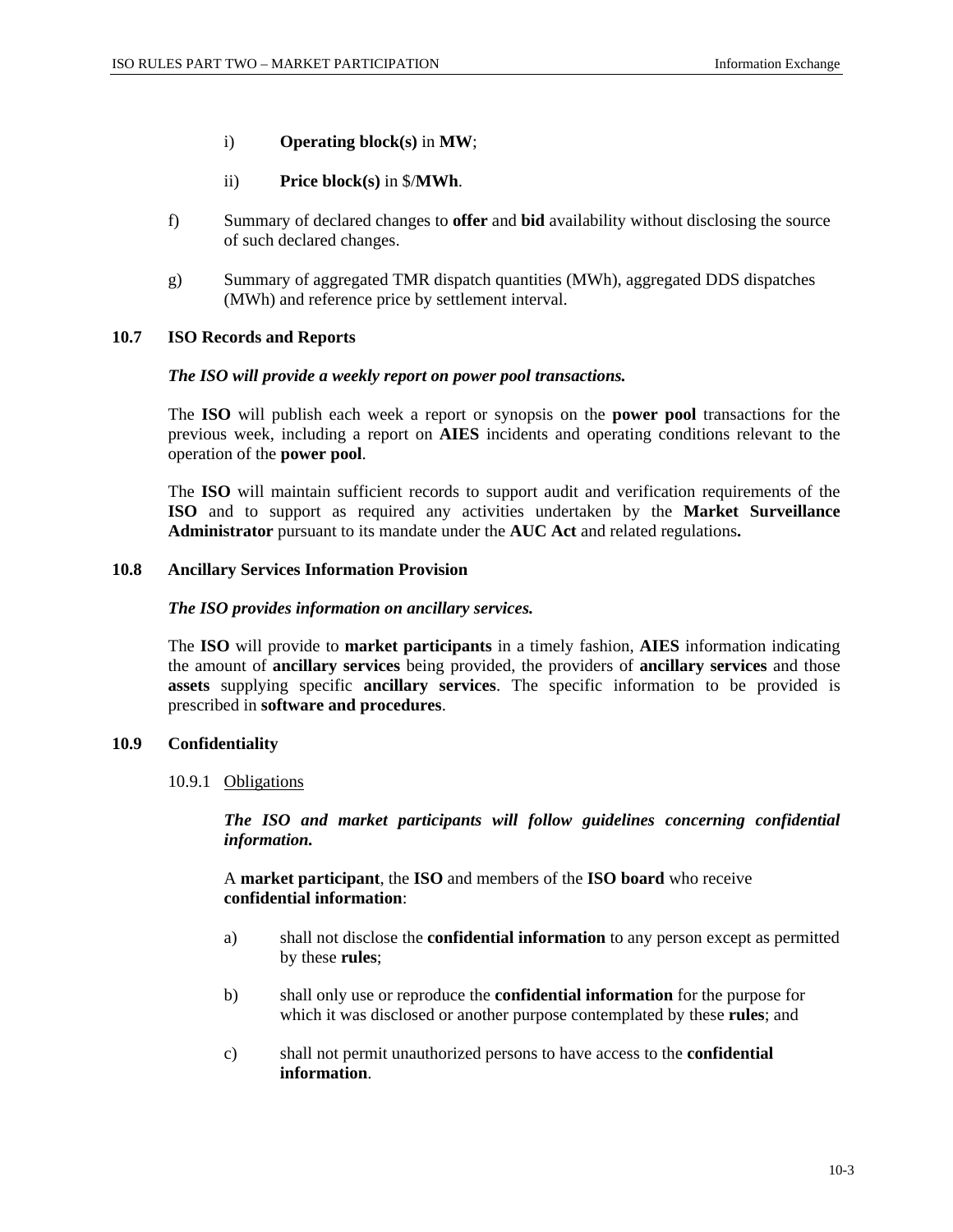In accordance with the **AUC Act** and related regulations, the **ISO** will make available to the **Market Surveillance Administrator confidential information** and other records relating to **market participants** that are held by or become available to the **ISO** pursuant to its mandate under the **AUC Act** and related regulations**.**

#### 10.9.2 Exceptions

# *Market participants and the ISO may disclose, use or reproduce confidential information in certain situations.*

Exceptions to the obligations stated in rule 10.9.1 will be made when:

- a) the disclosure, use or reproduction of information if the relevant information is at the time generally and publicly available other than as a result of breach of confidence by the **pool participant** wishing to disclose, use or reproduce the information (or one of its disclosures);
- b) the disclosure of information by a **market participant** for the purposes of these **rules** or for the purpose of advising the relevant **market participant** in relation thereto and the use or reproduction of information for those purposes by:
	- i) an employee, director or officer of that **market participant** or its **affiliate** or subsidiary corporation as defined in the Alberta Business Corporations Act; or
	- ii) a legal or other professional adviser, auditor or other consultant of that **market participant** disclosing the information;
- c) the disclosure, use or reproduction of information by the **ISO** with the consent of the person or persons who provided the relevant information;
- d) the disclosure, use or reproduction of information to the extent required by law or by a lawful requirement of:
	- i) any agent, government or governmental body, authority or agency having jurisdiction over a **market participant** or its related bodies corporate; or
	- ii) any stock exchange having jurisdiction over a **market participant** or its **affiliate** or subsidiary corporation as defined in the Alberta Business Corporations Act;
- e) the disclosure, use or reproduction of information if required in connection with legal proceedings, arbitration, expert determination or other dispute resolution mechanism relating to the **rules** and only in accordance with these **rules**;
- f) the disclosure of information if required to protect the safety of personnel or equipment;
- g) the disclosure, use or reproduction of information as an unidentifiable component of an aggregate sum.